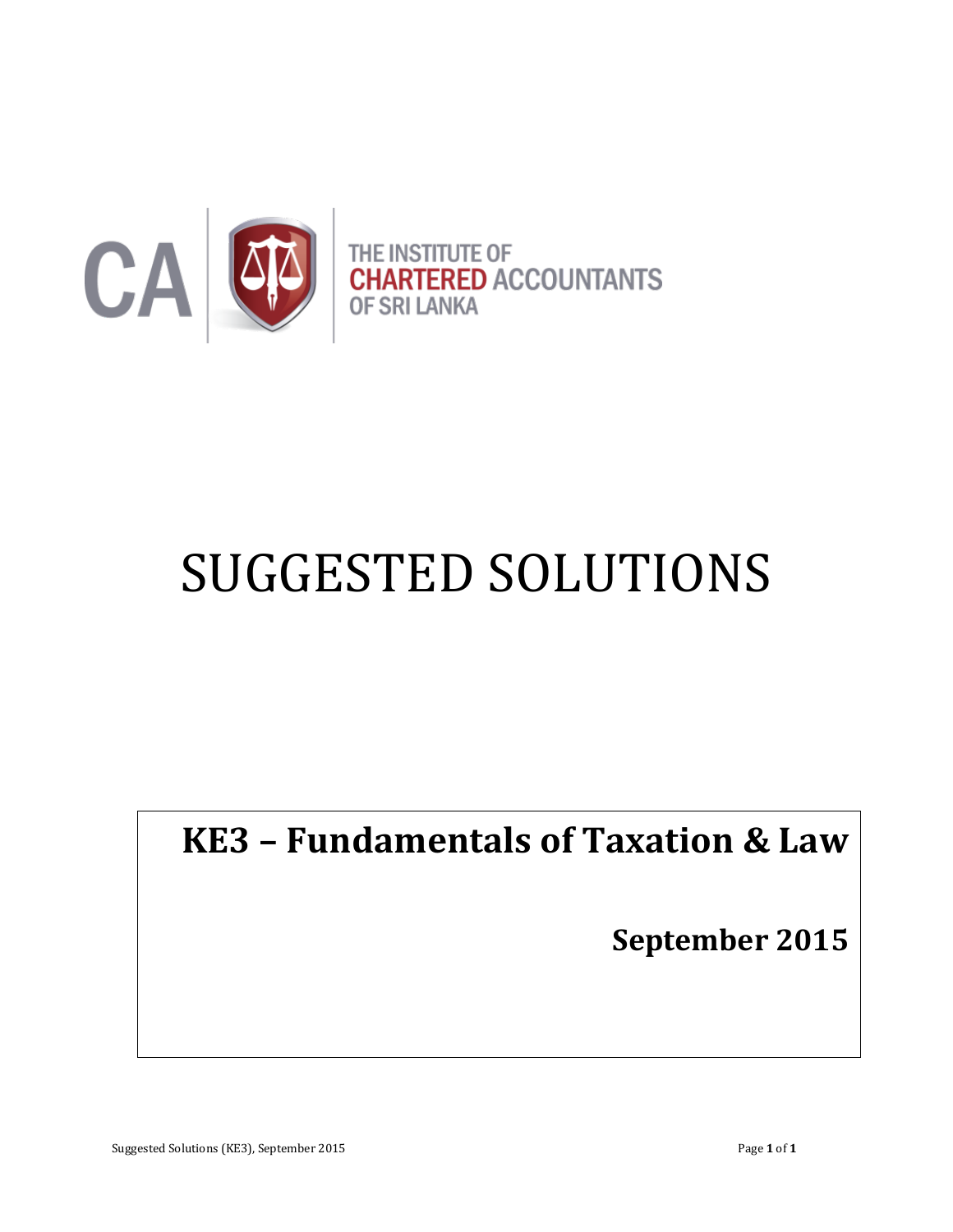# பகுதி அ

# வரியியல்

# பகுதி 1

# விடை 01

1.1.

| கற்றலின் விளைவு : $2.1.3$ |  |
|---------------------------|--|
| சரியான விடை: C            |  |

# 1.2.

| கற்றலின் விளைவு | $\therefore$ 3.1.2. |
|-----------------|---------------------|
| சரியான விடை : A |                     |

# 1.3.

| ் கற்றலின் விளைவு   : 4.3.1. |  |
|------------------------------|--|
| சரியான விடை : C              |  |

# 1.4.

| கற்றலின் விளைவு : 5.1.2. |  |
|--------------------------|--|
| சரியான விடை : C          |  |

### 1.5.

| கற்றலின்              | $\sim$ $\sim$  |
|-----------------------|----------------|
| விளைவ                 | $\cdot$ 5.2.4. |
| சரியான<br>விடை<br>: D |                |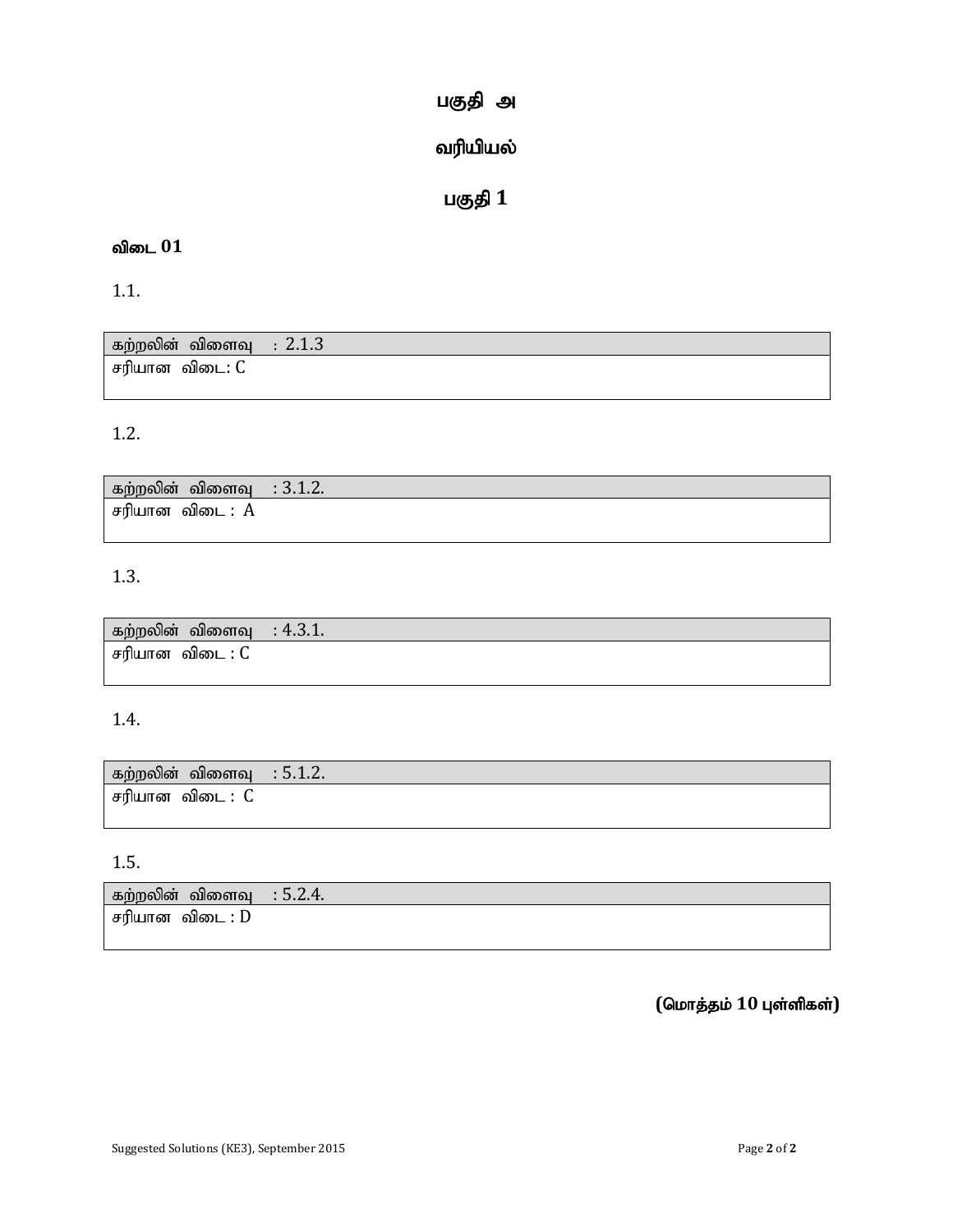விடை 02.

2.1

கற்றலின் விளைவு  $: 1.2.1$ சரியான விடை : வருமான வரி, பெறுமதி கூட்டியவரி, தேச நிர்மாணவரி, பொருளாதார சேவைக்கட்டணம் , முத்திரை வரி, 

2.2

கற்றலின் விளைவு : 3.1.3 சம்பந்தப்பட்ட நியதிச்சட்ட கழிப்பனவுகளை செய்வதனால் ஒரு கம்பனியின் நியதிச்சட்ட வருமானம் ,வரிமதி வருமானம், மற்றும் வரி வருமானத்தினை கணிப்பிடுதல். சரியான விடை $\overline{\phantom{a}}$ : வியாபாரத்திலிருந்து செம்மையாக்கிய இலாபம் 950,000 பெற்ற பங்கு இலாபம் –நியதிச்சட்ட வருமானத்தின் ஒரு பகுதியாக அமையாது nkhj;j epajpr;rl ;l tUkhdk; **950,000**  கழி: முன் கொண்டு வந்த நட்டம்  $(150,000)$ tupkjp tUkhdk; **800,000** கழி: அங்கீகரிக்கப்பட்ட தர்மதாபனத்திற்க்கான நன்கொடை  $(50,000)$ tupkjp tUkhdk; **750,000**

#### 2.3

| கற்றலின் விளைவு : 3.1.5.                                                      |
|-------------------------------------------------------------------------------|
| சரியான விடை :                                                                 |
| பகிரத்தக்க இலாபத்தில் ஆகக் குறைந்தது 10% பங்கு இலாபமானது வழங்கப்பட<br>(i)     |
| வேண்டும்.                                                                     |
| (ii)<br>30 செப்டம்பர் அல்லது அதற்கு முன்பு<br>மொத்த பங்கு இலாபங்கள் வழங்கப்பட |
| ஆண்டின் தொடக்கத்திலிருந்து 18மாதங்களினுள்<br>வரிமதி<br>வேண்டும்.அதாவது        |
| மேற்கொள்ளப்பட வேண்டும்.                                                       |

2.4

கற்றலின் விளைவு  $: 4.2.1$ . சரியான விடை : திரடடினை கோவைப்படுத்துவதற்க்கான திகதியிலிருந்து 18மாதங்களுக்குள் . அதாவது 31மே 2016 அன்று அல்லது அதற்கு முன்பு.

2.5

கற்றலின் விளைவு  $: 4.5.3$ சரியான விடை : தொழில் வருமானத்தில் உழைக்கும்போதே செலுத்தும் வரி மற்றும் வட்டி வருமானத்தில் முறையாக கழிக்கப்பட்டிருக்கின்ற படியினால், **அவருடைய வருமானத்திரட்டினை சமர்ப்பிக்கப்பட வேண்டிய தேவை அவருக்கு இல்லை.** இதன் கருத்துயாதெனில் அவருடைய வருமானமானது இறுதியானதாக கருதப்பட்டது.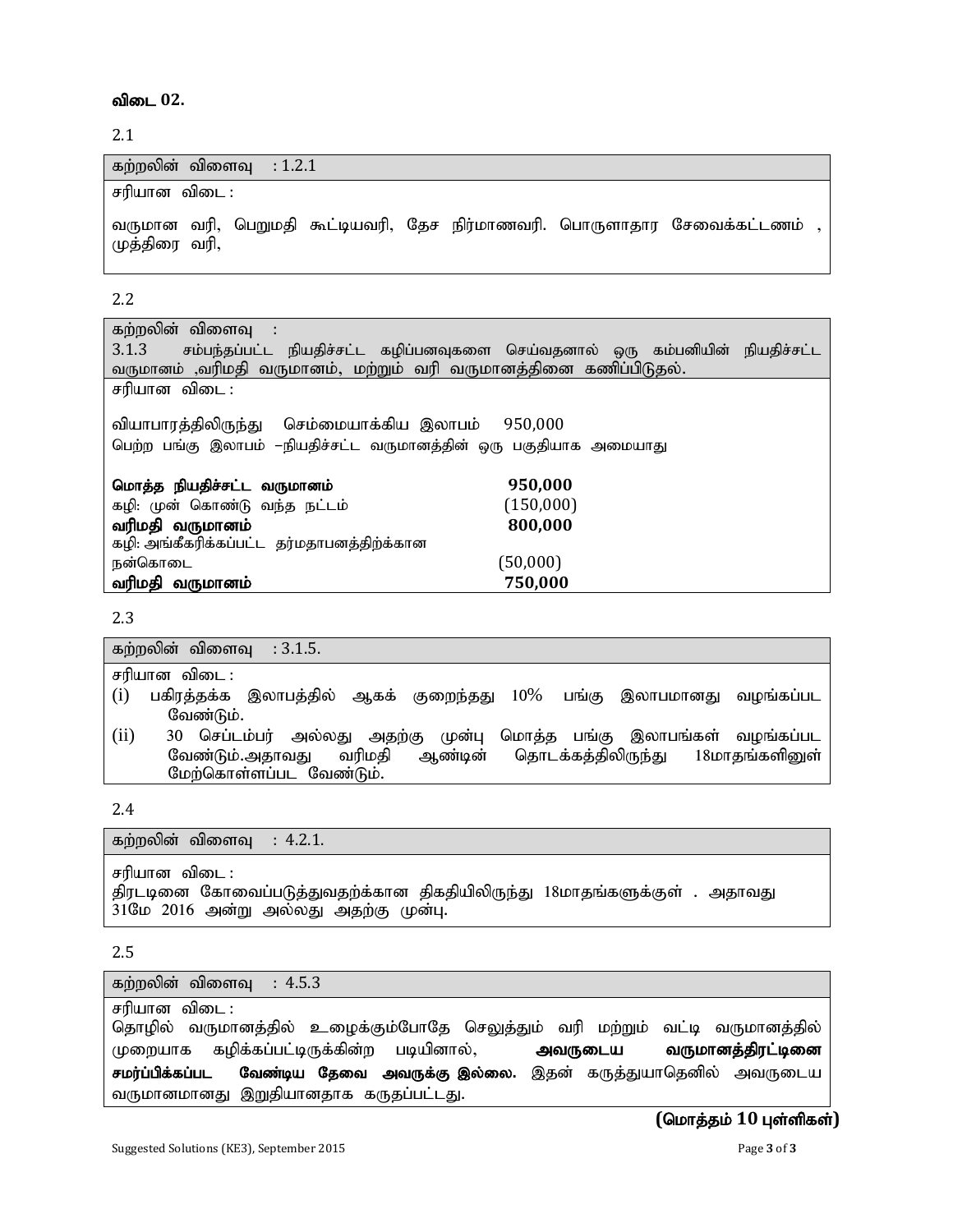#### விடை 03

| கற்றலின் விளைவு : 2.2., 2.3 மற்றும் 2.4 |  |
|-----------------------------------------|--|
| சரியான விடை:                            |  |

#### டாக்டர் ருவான்  $2014/15$  வரிமதியாண்டுக்கு செலுத்தவேண்டிய வருமானவரி கணிப்பீடு

பிரதான தொழில்தருநரிடமிருந்தான தொழில் வருமானம்

| சம்பளம் - 135,000 x 12                                                                        |            |        | 1,620,000 |
|-----------------------------------------------------------------------------------------------|------------|--------|-----------|
| தனிப்பட்ட பிரயாணத்திற்க்கான மீளளிப்பு                                                         |            |        |           |
| (இது ஒவ்வொரு மாதமும் ரூபா50,000க்கு குறைவாக<br>உள்ளது. எனவே வரியிலிருந்து விலக்கு பெறுகிறது.) |            |        |           |
| தொலைபேசி பட்டியலின் மீளளிப்பு                                                                 |            |        |           |
| 38,000 x 50%                                                                                  |            |        | 19,000    |
| மருத்துவ செலவுக்கான மீளளிப்பு ,                                                               |            |        | 200,000   |
| சேமலாப நிதியத்திற்கு தொழில் தருநரின் பங்களிப்பு                                               |            |        |           |
| (உளநாட்டு இறைவரி ஆணையாளரினால்                                                                 |            |        |           |
| அங்கிகரிக்கப்பட்ட நிதியம் என்றபடியால்<br>வரிவிதிக்கப்படமாட்டாது.)                             |            |        |           |
|                                                                                               |            |        | 1,839,000 |
|                                                                                               |            |        |           |
| இரண்டாவது தொழில் தருநரிடமிருந்தான தொழில்<br>வருமானம் -'924,000/84 x100                        |            |        | 1,100,000 |
|                                                                                               |            |        |           |
| தொழிலிருந்தான நியதிச்சட்ட வருமானம்                                                            |            |        | 2,939,000 |
| வியாபார வருமானம்                                                                              | $\pm$      |        |           |
|                                                                                               |            |        |           |
| வியாபார கூற்றின் படி தேறிய இலாபம்                                                             | 11,777,000 |        |           |
| இரத்த அமுக்கமானியின் விற்பனை இலபபம்<br>$($ குறிப்பு $1)$                                      |            | 2,000  |           |
| வெளிநாட்டு<br>வருமானம்                                                                        |            |        |           |
| -வதிவிடம்;-123,000-அனுமதிக்கப்பட்டது                                                          |            |        |           |
| முந்தய வருட செம்மையாக்கிய இலாபம் =872,000                                                     |            |        |           |
| $(1,872,000)$ @ $\dot{\text{o}}$ $2\% = 37440$ $54,000-37,440$                                | 16,560     |        |           |
| மனைவிக்கு செலுத்திய சம்பளம் –அனுமதிக்கப்<br>ட்டது.                                            |            |        |           |
|                                                                                               |            |        |           |
| மருத்துவ உபகரண கொள்வனவு                                                                       | 75,000     |        |           |
| புதிய அமுக்கமானிக்கான பெறுமான தேய்வு விடுதொகை                                                 |            |        |           |
| $= 21,000$ @33 1/3%                                                                           |            | 7,000  |           |
| புதிய மருத்துவ உபகரணத்துக்கான பெறுமான                                                         |            |        |           |
| விடுதொகை=54,000 @33 1/3%                                                                      |            | 18,000 |           |
|                                                                                               | 1,868,560  | 27,000 |           |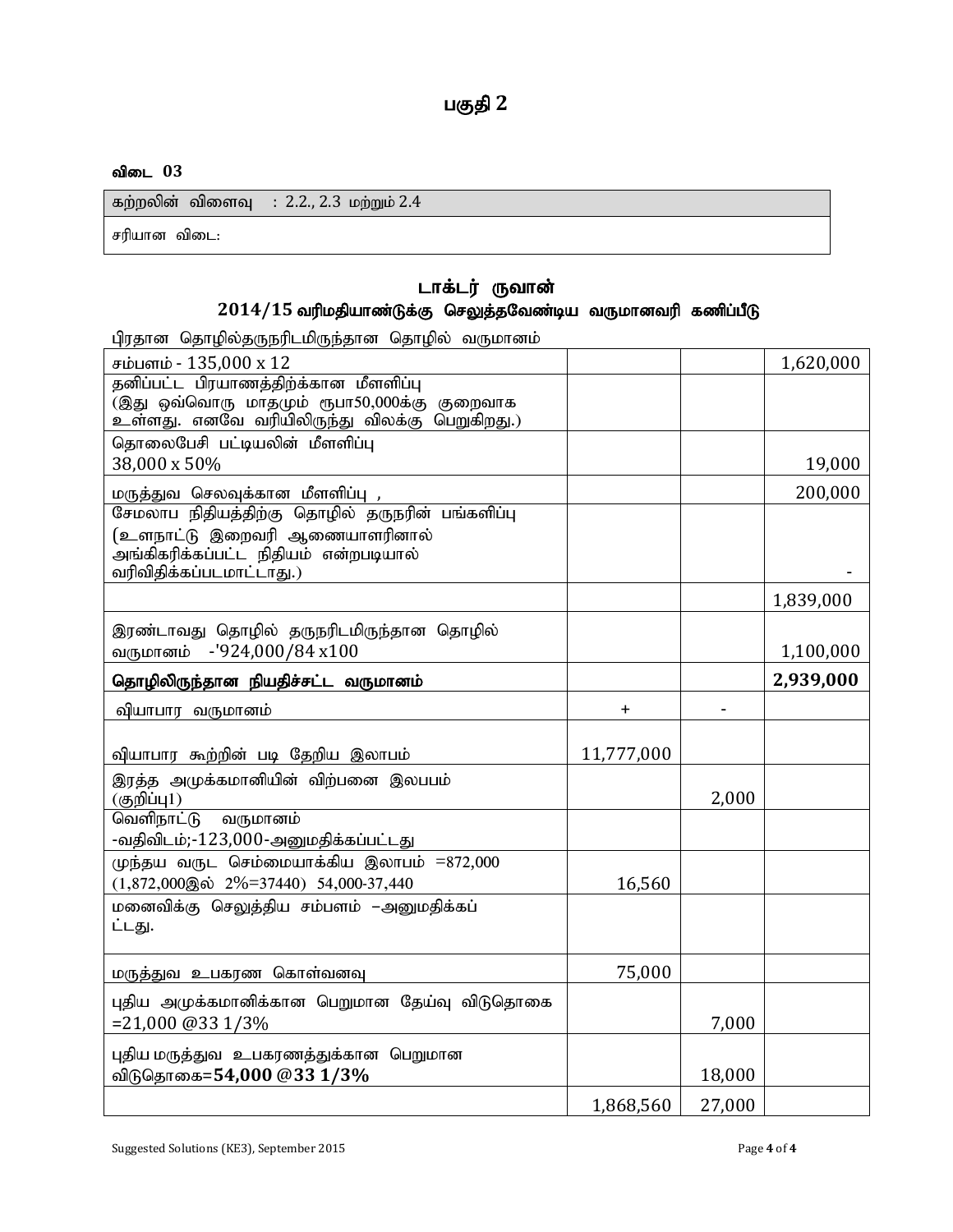| செம்மையாக்கப்பட்ட இலாபம்                                                                 |                      |         | 1,841,560  |
|------------------------------------------------------------------------------------------|----------------------|---------|------------|
| மனைவிக்கு செலுத்திய சம்பளம்                                                              |                      |         | 175,000    |
| மொத்த நியதிச்சட்ட வருமானம்                                                               |                      |         | 4,955,560  |
| கழி: சரத்து 32இல் கீழான கழிப்பனவுகள்                                                     |                      |         |            |
| திருமணத்திறக்காக எடுக்கப்பட்ட கடனுக்கான<br>செலுத்தப்பட்ட வரி                             | அனுமதிக்க<br>ப்படாது |         |            |
| வரிமதிவருமானம்                                                                           |                      |         | 4,955,560  |
| கழி: தகமை கொடுப்பனவுகள்                                                                  |                      |         |            |
| தொழில் வருமானத்திற்க்கான<br>தகைமை<br>கொடுப்பணவுகள்                                       |                      | 100,000 |            |
| ஊழியர் சேமலாப நிதியத்திற்க்கான பங்களிப்பு-ஒரு<br>தகைமை கொடுப்பனவு அல்ல                   |                      |         |            |
| ஆயட் காப்புறுதி கட்டணம் ரூ.80,000<br>$75,000$ மற்றும் வரிவதிவருமானத்தில்<br>$\mathbf{r}$ |                      |         |            |
| (ருபா<br>1/3பகுதி)இதில் குறைவானதிற்கு மட்டுப்படுத்தப்படும்                               |                      | 75,000  |            |
| காப்புறுதி: குணப்படுத்த முடியாத வியாதி -100%<br>அனுமதிக்கப்பட்டது                        |                      | 75,000  |            |
| கடனுக்கான மூலதன மீள் கட்டணம்-ஒரு தகமை<br>கொடுப்பணவு அல்ல(குறிப்பு 2)                     |                      |         |            |
|                                                                                          |                      |         | (250, 000) |
| தனிநபருக்கான வருமான விடுதொகை                                                             |                      |         | (500,000)  |
| வரிவிதிவருமானம்                                                                          |                      |         | 4,205,560  |

| வருமானவரி கணிப்பீடு<br><u>மொத்த</u>                      |           |         |           |
|----------------------------------------------------------|-----------|---------|-----------|
| முதல்                                                    | 500,000   | 4%      | 20,000    |
| இரண்டாவது                                                | 500,000   | 8%      | 40,000    |
| மூன்றாவது                                                | 500,000   | 12%     | 60,000    |
| வியாபார வருமானம்-                                        |           |         |           |
| தொழில்நிபுனராக(59f)                                      | 1,841,560 | 12%     | 220,987   |
|                                                          | 864,000   | 16%     | 138,240   |
|                                                          | 4,205,560 |         |           |
| செலுத்த வேண்டிய மொத்த வருமானரி                           |           |         | 479,227   |
| <b>கழி:</b> வரி வரவுகள்                                  |           |         |           |
| சுயமதிப்பீட்டு வரி கொடுப்பணவு                            |           | 20,000  |           |
| உழைக்கும் போதே செலுத்தம் வரி -<br>முதன்மை தொழில்தருநர்   |           | 91,000  |           |
| உழைக்கும் போதே செலுத்தம் வரி -<br>இரண்டாவது தொழில்தருநர் |           | 176,000 |           |
|                                                          |           |         | (287,000) |
| வேண்டிய மிகுதி வரி<br>செலுத்த                            |           |         | 192,227   |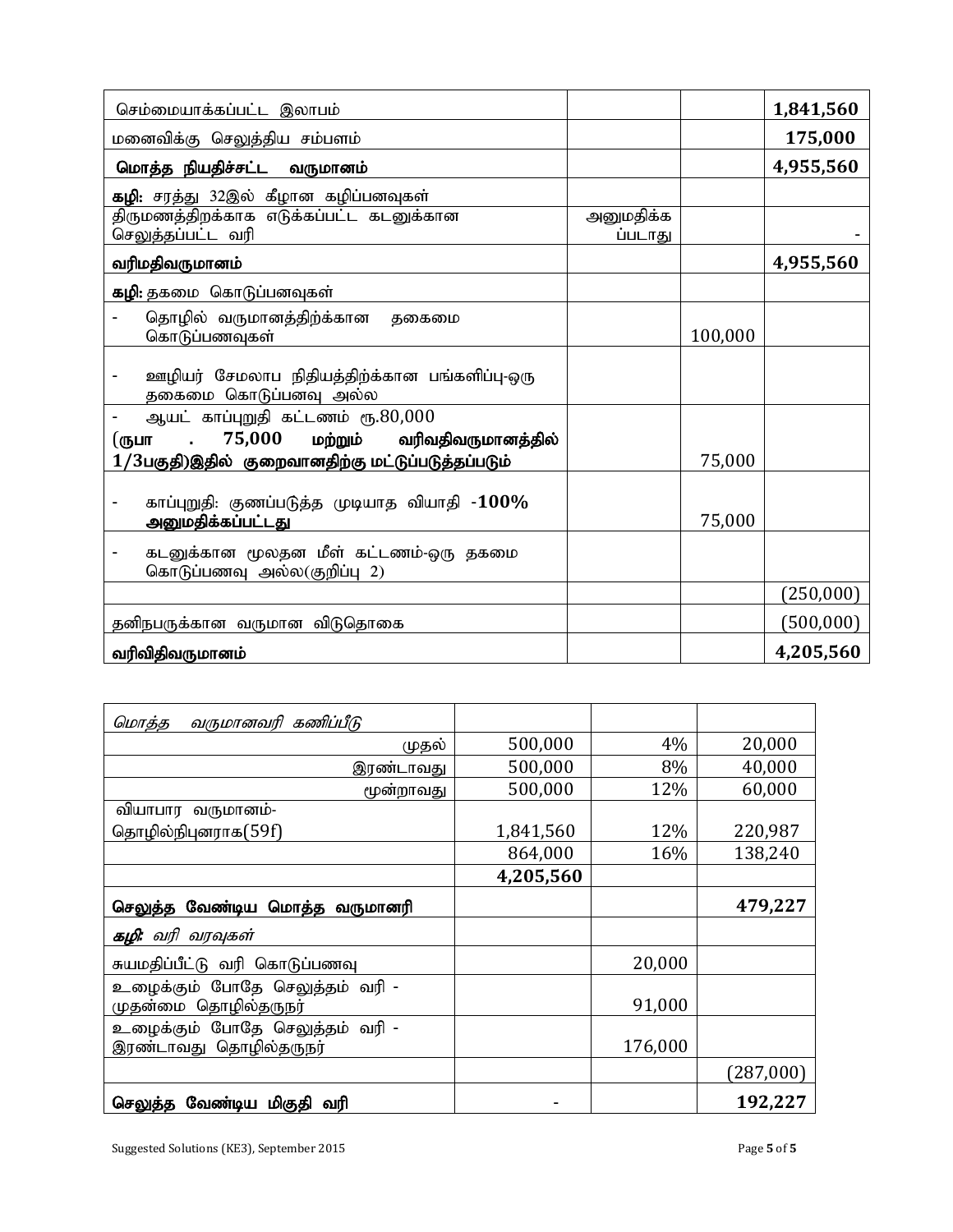#### குறிப்பு1:

பழைய இயந்திரத்திற்கு மூலதன விடுதொகை கோரப்படாததனால் இரத்த அழுத்தமானியின் விற்பனையில் செம்மையாக்கப்பட்ட இலாப/நட்டத்திற்கு வரி விதிக்கப்படமாட்டாது .

குறிப்பு 2:

வருமானம் முழுவதும் தொழில் வருமானமாக இருப்பதனால் தகமை கொடுப்பனவாக எதுவும் கழிக்கப்பட முடியாது .இருப்பினும் , இவர் ஏனைய வருமான மூலகத்தினை போதுமான அளவு கொண்டிருப்பதனால் ஆயுள் காப்புறுதி கட்டணம் மற்றும் மருத்துவ காப்புறுதி கட்டணத்தினை ஏனய வருமான அளவுக்கு கழிக்க முடியும்.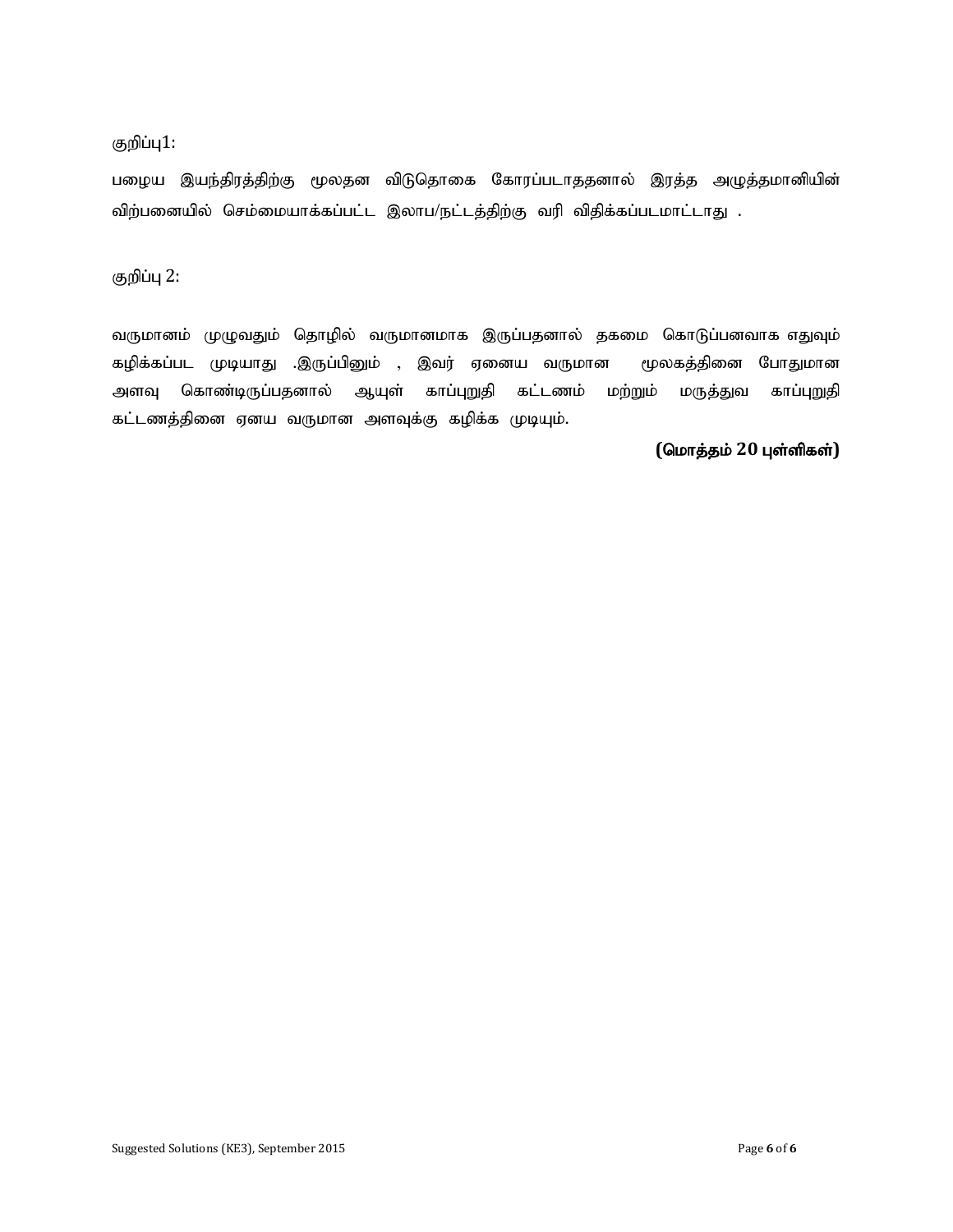#### விடை - 04

4.1

கற்றலின் பயன்விளைவுகள்  $1.1.1$  - இலங்கை சட்ட முறையின் பிரதான கிளைகளையும் அவற்றின் வகிபங்குகளையும் இனங்காண்க.

சரியான விடை :  $B$ 

வழக்காறொன்று நீதிமன்றங்களினால் சட்டத்தின் தோற்றுவாயொன்றாக அங்கீகரிக்கப் படுவகற்கு விடையில் கரப்பட்டுள்ள எனைய நிபந்கனைகள் யாவும் காணப்படுகல் வேண்டும். அதேபோன்று, குறிப்பிட்ட வழக்காறொன்று சட்டத்தின் தோற்றுவாயொன்றாக நீதிமன்றங்களினால் அங்கீகரிக்கப்படுவதற்கு, கீழ்நிலைச் சட்டவாக்கமாக அது பாராளுமன்றத்தினால் நிறைவேற்றபட வேண்டும் என்ற தேவையற்றது.

#### 4.2

கற்றலின் பயன்விளைவுகள்: 3.1.1- பொருட்கள் விற்பனைகளுக்கான ஒப்பந்தம் ஒன்றுக்கும் பணிகள் மற்றும் மூலப்பொருட்கள் தொடர்பான ஒப்பந்தங்களுக்கும் இடையிலான வேறுபாட்டையும், குறிப்பிட்ட பொருட்களின் வகுப்பாக்கத்தையும் ஆராய்க.

சரியான விடை $\,$ :  $\,$ B

#### 4.3

கற்றலின் பயன்விளைவுகள்: 5.6.1 தனது முகவர்களால் செய்யப்பட்ட செயல்கள் தொடர்பான அரச பொறுப்புடைமை பற்றி விளக்குக.

சரியான விடை :  $B$ 

ஏனைய அனைத்து விடைகளிலும் தனது முகவர்களால் செய்யப்பட்ட செயல்கள் தொடர்பாக அரசு பொறுப்புடைமையைக் கொண்டிருக்காதவைகளாகும்.

#### 4.4

கற்றலின் பயன்விளைவுகள்; 6.2.2 வாடகையாளர் மற்றும் சொந்தக்காரின் கடப்பாடுகளை பட்டியலிடுக. சரியான விடை $: C$ ஏனைய அனைத்தும் வாடகைக் கொள்வனவு உடன்படிக்கையின் கீழான வாடகையாளர் ஒருவருக்குள்ள கடப்பாடுகளாகும்.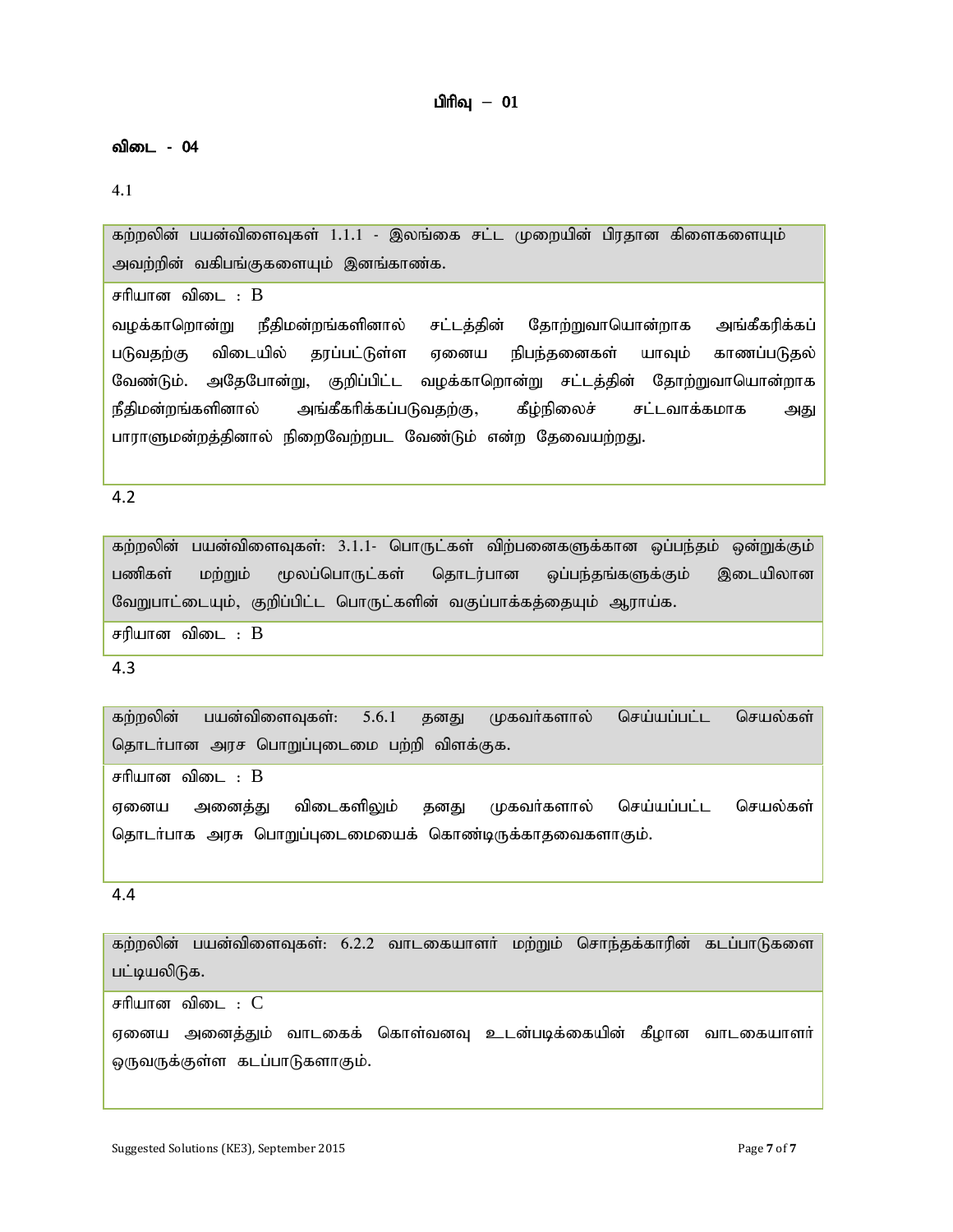கற்றலின் பயன்விளைவுகள்: 8.11 மோசடி, திருட்டு, இலஞ்சம், பணத்துய்தாக்கல் (Money  $Laundering$ ) கவனயீனம் என்பவற்றை வரையறை செய்வதுடன், அவற்றினது பிரதான பாதுகாப்புக்களையும் விளக்குக.

சரியான விடை $: C$ 

ஏனைய அனைத்தம் திருட்டுக்கான பாதுகாப்புக்களே.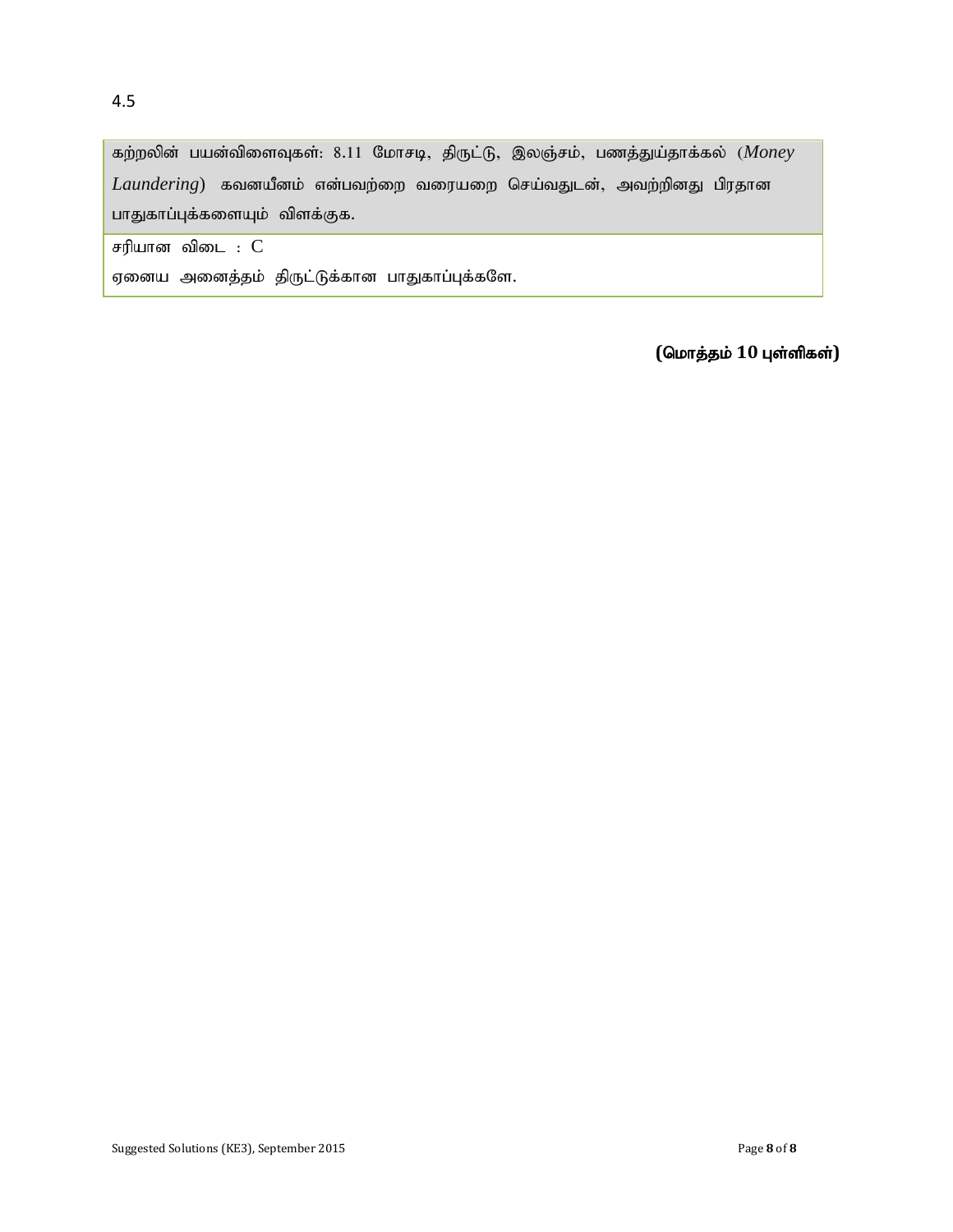கற்றலின் பயன்விளைவுகள்: 2.1.1 வலிதான ஒப்பந்தமொன்றிற்கான தேவைப்பாடுகளான அதாவது கொடைமுனைவும் ஏற்பும், சட்ட உறவுமுறையொன்றினை உருவாக்கும் மனஎண்ணம், பிரதிபயன் (*Laesio enormis -* அசாதாரண ஊறு என்ற கருத்தேற்பினையும் உள்ளடக்கியதான), தகைமை மற்றும் வடிவம் என்பவற்றை விளக்குக. ஒப்பந்த உடன்படிக்கை, கொடைமுனைவும் ஏற்பும், ஒப்பந்தத்திற்கான தகைமை, ஒப்பந்த வகைகள், சம்மதத்திற்கான உண்மைத்தன்மை என்பவற்றையும் வரையறை செய்தல். <u>ஓப்பந்தச் சட்டத்திலே ஒரு ஏற்பினை வலிதானதாகக் கருதுவதற்கு அது பின்வரும்</u> விதிகளுடன் இணங்கியிருக்க வேண்டும்.

- $\bullet$  கொடை(முனைவு வலிதாக இருக்கும் சமயத்தில் ஏற்பு செய்யப்பட்டிருக்க வேண்டும்.
- ஏற்பானது முழுமையானதாகவும், நிபந்தனையற்றதாகவும் இருக்க வேண்டும்.
- ஏற்பானது தகைமையிழந்ததாக இருக்க வேண்டும்.
- ஏற்பானது கொடைமுனைவைச் செய்தவருக்கு சென்றடைந்திருக்க வேண்டும்.

#### 5.2

கற்றலின் பயன்விளைவுகள்: 3.2.1 பொருட்கள் விற்பனைக்கான ஒப்பந்தத்தில் பிரயோகிக்கப்படுகின்றதான உட்கிடையான நிபந்தனைகளையும் கட்டுறுத்துக்களையும் விளக்குக.

இத்தொலைக்காட்சியின் உரித்து தொடர்பாக 1896ஆம் ஆண்டின் 11ஆம் இலக்க பொருட்கள் விற்பனை கட்டளைச் சட்டத்திற்கு அமைவாக கீழ்வரும் உட்கிடை வாசகங்கள் பிரயோகிக்கப்படும்.

- (i) பொருட்களின் உரித்து வாங்குபவனுக்கு சென்றடையும் போது, விற்பவனாகிய டேவிட்சனுக்கு பொருட்களை விற்பதற்கான உரிமை காணப்பட வேண்டும் என்பது உட்கிடையான நிபந்தனையாகும்
- (ii) வாங்குபவன் தொலைக்காட்சியின் முழுமையான உடைமையை அனுபவிக்க உரித்துடையவன் என்பது உட்கிடையான கட்டுறுத்தாகும்
- (iii) பொருட்கள் விற்பனையின் போது வாங்குபவனுக்கு தெரியாத பொருட்கள் தொடர்பான ஏதேனும் சுமைகள் அல்லது கட்டணங்கள் என்பவற்றிலிருந்து நீங்கியவைகளாகவும் பொருட்கள் அமைய வேண்டும் என்பது மேலதிக உட்கிடை கட்டுறுத்து ஆகும்.

 $($ பொருட்கள் விற்பனைக் கட்டளைச்சட்டம் பிரிவு 13)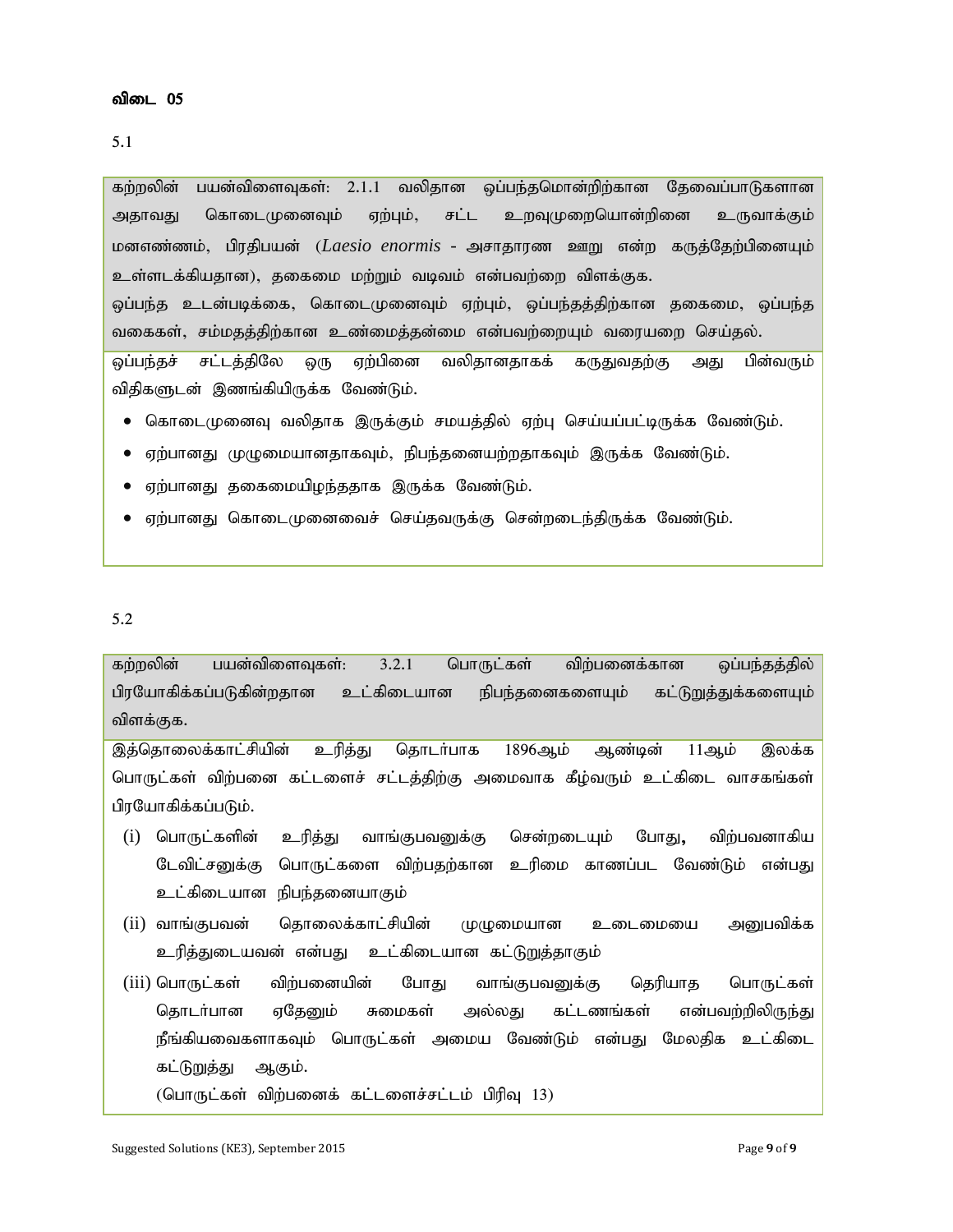5.3

<mark>கற்றலின் பயன்விளைவுகள்: 1.4.1 இத்தகைய நிறுவனங்கள்</mark> ஒவ்வொன்றினதும் ஆளுகை தொடர்பான வகிபங்கினை விளக்குக.

பட்டயக் கணக்காளர்கள் நிறுவகம், இலங்கை கணக்கீட்டுத் தராதரங்கள் கண்காணிப்புச் சபை, பங்குகள் மற்றும் பரிவர்த்தனை ஆணைக்குழு, கொழும்பு பங்குப்பரிவர்த்தனை அமைப்பு, முதலீட்டுச் சபை, கம்பனிப் பதிவாளர், சுங்கத் திணைக்களம், மத்திய வங்கி (நாணயமாற்றுக் கட்டுப்பாட்டு அம்சம்).

முதலீட்டுச் சபையின் பிரதான பணிகள் கீழ்வருமாறு:

- $\bullet$  வெளிநாட்டு நேரடி முதலீடுகளையும் உள்ளக முதலீடுகளையும் கவர்ந்திழுப்பதற்கு.
- விண்ணப்ப நிலையிலிருந்து வணிகத்தொழிற்பாடு வரையிலான செயன்முறையின் அனைத்துக் கட்டங்களிலும் முதலீட்டாளர்களுக்கு உதவுவதற்கு.
- $\bullet$  முதலீட்டாளா்கள் கைத்தொழில் மற்றும் வணிக மையங்களை அமைக்கக்கூடியவாறான ஏற்றுமதி செயன்முறைப்படுத்தல் வலயத்தினை உருவாக்குவதற்றும் நிருவகிப்பதற்கும்.
- வெளிநாட்டு கொடுக்கல் வாங்கல் வருமான வளங்களை பல்வகைப்படுத்தலுக்கும், ஏற்றுமதி வருமானத்தை அதிகரிக்கச் செய்வதற்கும்.

5.4

கற்றலின் பயன்விளைவுகள்: 9.1.2 சர்வதேச வணிக பிணக்குக்கீர்வச் செயன்முறையை விளக்குக.

பொதுவாக, மத்தியஸ்தத்தின் செயன்முறை பின்வருமாறு அமையும்:

- பிணக்கிற்கான திறத்தவர்கள் மத்தியஸ்தராக செயற்படுவதற்கு நடுநிலையான மூன்றாம் நபர் ஒருவரை நியமிப்பர்
- ் மத்தியஸ்த செயன்முறையானது மத்திஸ்தராலும் பிணக்கின் திறத்தவா்களாலும் கூட்டாக தீர்மானிக்கப்படும்
- பொதுவாக, பிணக்கின் ஒவ்வொரு திறத்தவரும் பிணக்கு தொடா்பான முக்கிய விடயங்களை பட்டியலிட்டு மத்தியஸ்தருக்கும் ஏனைய பிணக்கு திறத்தவருக்கும் சமர்ப்பிப்பர்
- இதன்பின்னா் மத்தியஸ்தா் தனது முடிவினை எடுப்பாா். இந்த முடிவானது திறத்தவர்களை கட்டுப்படுத்தாது. ஏற்பதும் மறுப்பதும் திறத்தவர்களைப் பொருத்ததாகவே அமைந்திருக்கும்

1988ஆம் ஆண்டின் 72ஆம் இலக்க மத்தியஸ்த சபைச் சட்டம் (பிரிவு 10)ஆனது மத்தியஸ்தத்தின் போது பின்பற்ற வேண்டிய செயன்முறையை குறிப்பிடுகிறது. செயன்முறை பின்வருமாறு: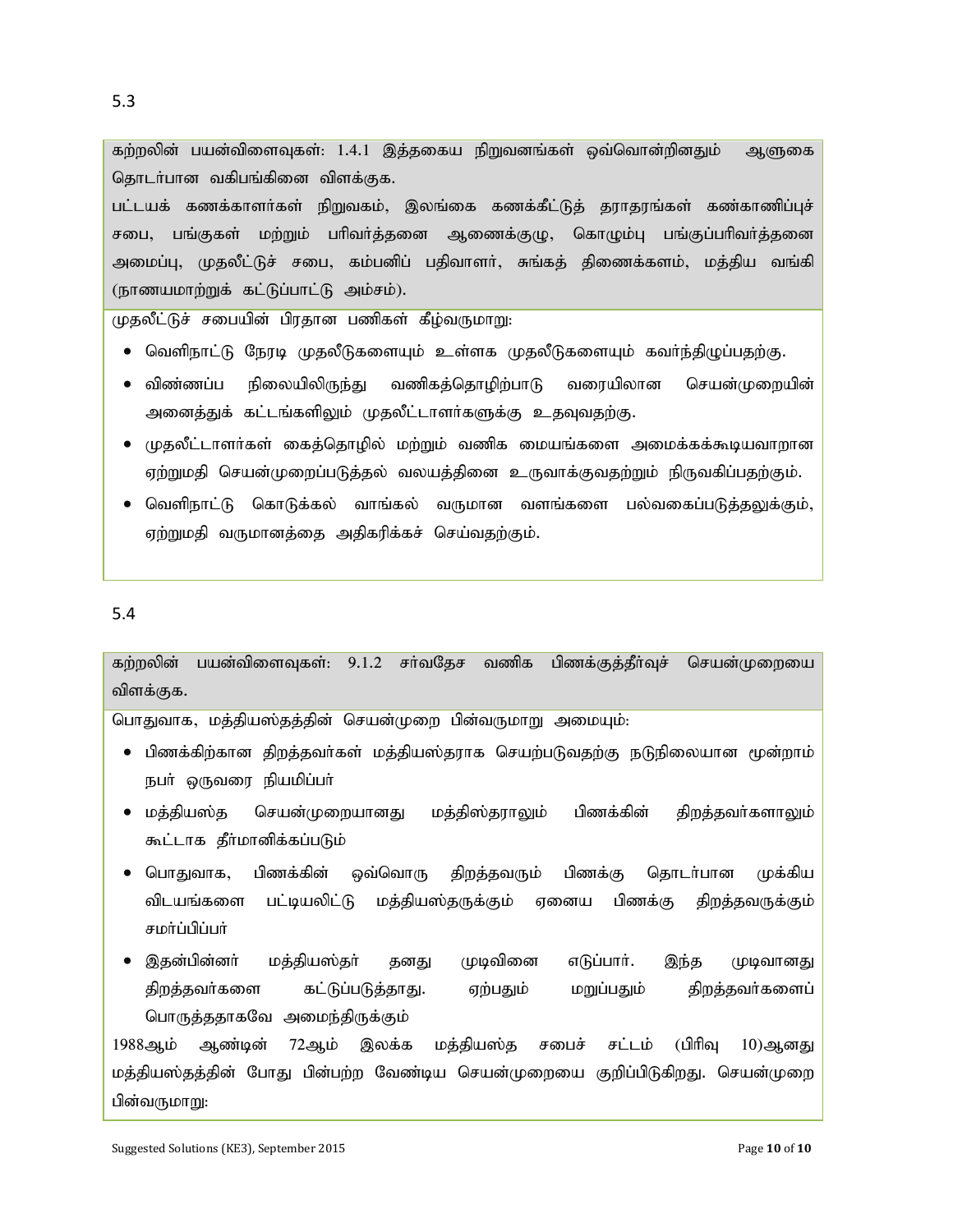- a) ரூபா.250,000/-இற்கு குறைந்தளவு பெறுமதியுடைய எல்லா பிணக்குகளும் மத்தியஸ்த சபைக்கு மத்தியஸ்தத்திற்காக ஆற்றுப்படுத்தப்படுதல் வேண்டும்
- b) மத்தியஸ்த சபையானது பிணக்குத் திறத்தவர்களை கலந்துரையாடலுக்கு வரும்படி அறிவித்தல் விடுக்கும்
- c) அவசியமாயின், அத்தகைய கலந்துரையாடலுக்கு சாட்சிகளையும் ஆவணங்களையும் கொண்டுவரும்படி தேவைப்படுத்தலாம்
- d) தீர்வொன்றை எட்டுவதற்குத் எந்தளவு கலந்துரையாடல் தேவையோ அந்தளவான கலந்துரையாடலின் எண்ணிக்கையினை மத்தியஸ்த சபை ஏற்பாடுசெய்யும்
- e) (சட்டத்தின் பிரிவு 13இன்படி) இத்தகைய செயன்முறைகளானவை சட்டத்தின்கீழ் விதிக்கப்பட்டுள்ள காலப்பகுதிக்குள் நிறைவுசெய்யப்படுதல் வேண்டும்
- f) தீர்வொன்று அடையப்பெற்றதும், தீர்வின் வாசகங்கள் எழுத்துமூலமாகப் பதிவு செய்யப்படுவதுடன், பிரதான மத்தியஸ்தரால் கையெழுத்திடப்படுதல் வேண்டும் என்பதுடன், தேவைக்கேற்றவகையில், பிணக்கு திறத்தவர்களுக்கோ அல்லது நீதிமன்றத்திற்கோ வழங்கப்படுதல் வேண்டும்
- g) தீர்வொன்று அடையப்பெறாத போது, பிரதான மத்தியஸ்தரினால் கையொப்பமிட்டு தீா்வு அடையப்பொவில்லை என்ற சான்றிகம் ஒன்றினை சபையானது வமங்க வேண்டும்.

5.5

கற்றலின் பயன்விளைவுகள்: 8.2.1 பின்வரும் சட்டங்கள் பற்றி சுருக்கமாகக் கூறுக: 2006ஆம் ஆண்டின் 05ஆம் இலக்க பணத் துய்தாக்கலைத் தடுக்கும் சட்டம், 2006ஆம் ஆண்டின் 19ஆம் இலக்க இலத்திரணியல் கொடுக்கல் வாங்கல் சட்டம், கனணி தொடா்பான குற்றங்கள் சட்டம், நுகா்வோா் பாதுகாப்புச் சட்டம், 2003ஆம் ஆண்டின் 36ஆம் இலக்க புலமைச்சொத்துக்கள் சட்டம்.

- கைத்தொழில் வடிவமைப்பு ஒன்றினை பதிவு செய்வதன் பிரதான நோக்கமானது குறித்த சொந்தக்காரா் அக்கைத்தொழில் வடிவமைப்பு தொடா்பான பிரத்தியேக சொந்தத்தினை பெற்றுக்கொள்ளுதலாகும்.
- பதிவு செய்யப்பட்ட எல்லா வடிவமைப்புக்களும் ''**கைத்தொழில் வடிவமைப்புப் பதிவுப்புத்தகம்''** என்ற பொது ஆவணத்திலும் பதிவு செய்யப்படுவதுடன் பொது ஆவணமொன்றாக இது காணப்படுவதுடன், எந்தவொரு நபரினாலும் பரிசீலனைக்கு உட்படுத்தப்படலாம்.
- குறிப்பிட்ட இப்பதிவு செய்தலானது, பதிவு செய்வதற்கான விண்ணப்பம் பெறப்பட்ட திகதியில் இருந்து 5 வருடங்களுக்கு வலிதாகக் காணப்படும்.
- ஆக்குனரின் விருப்பத்தெரிவிற்கேற்ப இந்த கால அளவானது 5 ஆண்டுகள் அடங்கலாக மேலும் இரு தவனைகளுக்கு விரிவுபடுத்தப்படலாம்.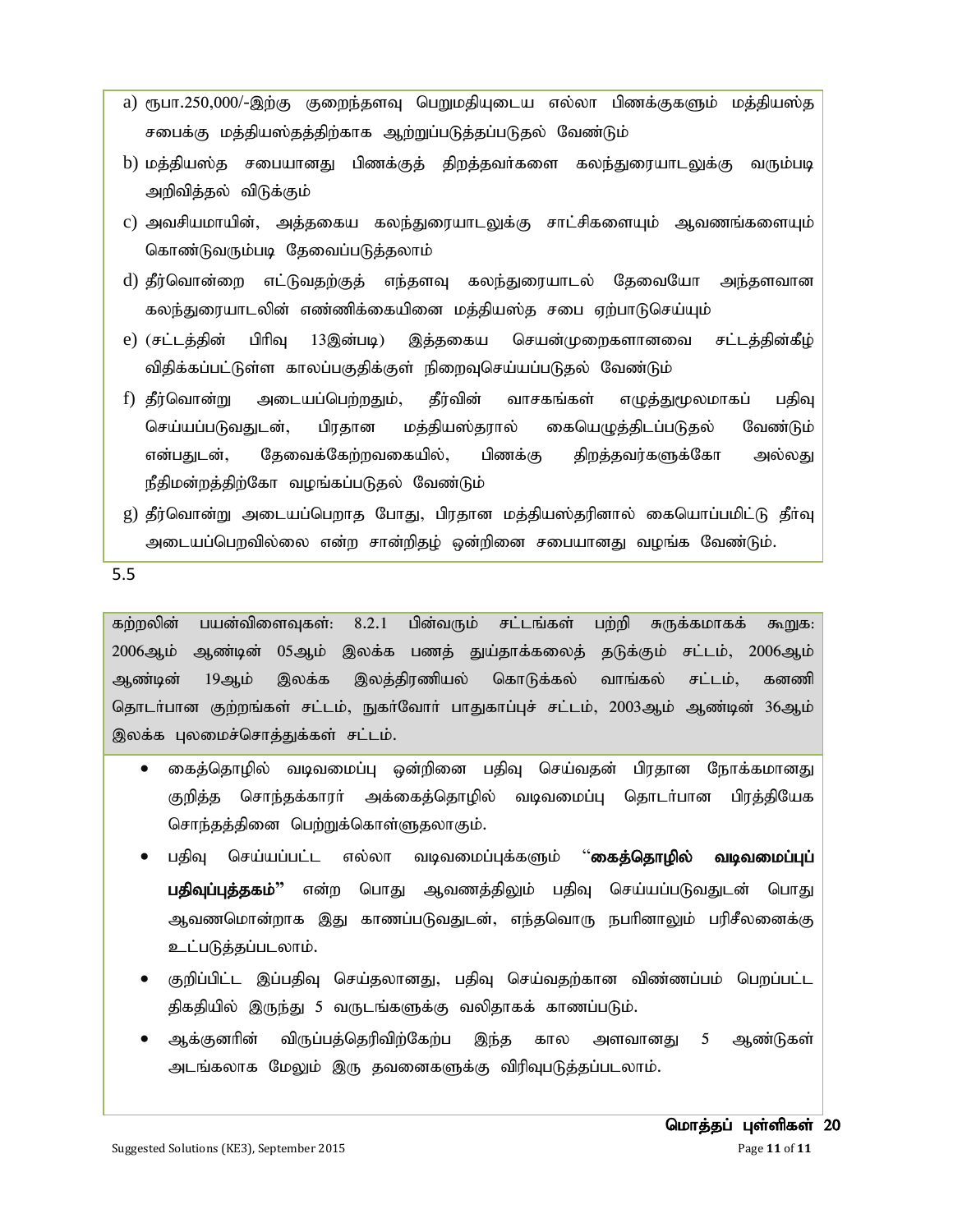#### விடை - 06

கற்றலின் பயன்விளைவுகள்:

 $2.2.1$  ஒப்பந்த வாசகங்கள், விலக்களிப்பு வாசகங்களின் விளைவு, 1997ஆம் ஆண்டின் 26ஆம் இலக்க நியாயமற்ற ஒப்பந்த வாசகங்கள் சட்டம், என்பவற்றால் கருதப்படுவது யாதென விளக்குக.

2.5.1 லப்பந்த முறிவுக்கான பொதுச்சட்ட மற்றும் லப்புரவான நிவாரணங்களை விளக்குக.

 $2.5.2$  முறையற்ற செல்வச்சேர்க்கை என்ற கோட்பாட்டினை விளக்குக.

தரப்பட்ட நிகழ்வுகளில் புரூட்டி என்பவனால் ஒப்பந்த சட்டம் தொடா்பான சில முறிவுகள் இடம்பெற்றுள்ளன. அத்தகைய 3 முறிவுகள் கீழே தரப்பட்டுள்ளதுடன், அத்தகைய ஒவ்வொரு முறிவுகளுக்கும் ஹோட்டலானது பெற்றுக்கொள்ளக்கூடிய நிவாரணங்களும் கீழே தரப்பட்டுள்ளன.

a) <u>அத்தகைய முதலாவது முறிவ</u>ு யாதெனில், ஒப்பந்தத்தினால் தேவைப்படுத்தப்பட்ட அளவு எண்ணிக்கையிலான பழங்களை ஆகஸ்ட் 2015இல் விநியோகிக்க அவன் தவறியுள்ளான்.

உணவகத்தினால் தேவைப்படுத்தப்பட்ட மொத்த எண்ணிக்கையினை புரூட்டி அவ்வாறே விநியோகித்தல் வேண்டும். இது ஒப்பந்தத்தின் பிரதான வாசகம் என்பதனால், ஒப்பந்தத்தின் மிக அடிப்படையாவதுடன், ஒப்பந்தத்தின் நிபந்தனை வாசகமாகம் ஒன்றாகவுமே அது கருதப்படுகிறது. ஆகையால், புரூட்டி அதனைச் செய்யத்தவறியமை, அதாவது ஆகஸ்ட்டில் சரியான எண்ணிக்கையான பழங்களை வழங்காமை, அவரால் செய்யப்பட்ட ஒப்பந்தத்திற்குரிய ஒரு முறிவாக அமையும். ஒப்பந்த முறிவொன்றானது, பாதிக்கப்பட்ட திறத்தவருக்கு ஒப்பந்தத்தினை இறுத்தல் செய்யும் உரிமையினையும், நட்டயீடு கோரும் உரிமையினையும் வழங்கும். அதற்கமைவாக ஹோட்டலுக்கு முழு ஒப்பந்தத்தையும் இறுத்தல் செய்யும் உரிமையும், புரூட்டியிடம் இருந்து நட்டயீடு பெறும் உரிமையும் உண்டு. ஒரு நிபந்தனை வாசகம் முறிவடைந்தமையால் ஹோட்டலுக்கு இந்த உரிமைகள் கிடைக்கப்பட்டன.

b) <u>இரண்டாவது மீறுகை</u> யாதெனில், ஆகஸ்ட் மாதத்திற்குரிய பழங்களை சிறந்த தரத்தில் புரூட்டி வழங்கவில்லை. சிறந்த தரமுடைய பழங்களை வழங்க வேண்டுமென்பது ஒப்பந்தத்தின் உட்கிடையான கடப்பாடு அல்லது உட்கிடையான வாசமாகும். ஆனால் அவ் வாசகத்தின் முறிவானது ஒப்பந்தத்தின் அடிப்படையை பாதிக்காத போது அது கட்டுறுத்து வாசகமாகவே கருதப்படும். ஆகவே இந்த முறிவுக்காக குக்கீஸினது ஹோட்டலானது ஒப்பந்தத்ததை இறுத்தல் செய்யும் உரிமையைப் பெறாது. நட்டயீட்டினை கோரும் உரிமையினை மாத்திரமே பெறும்.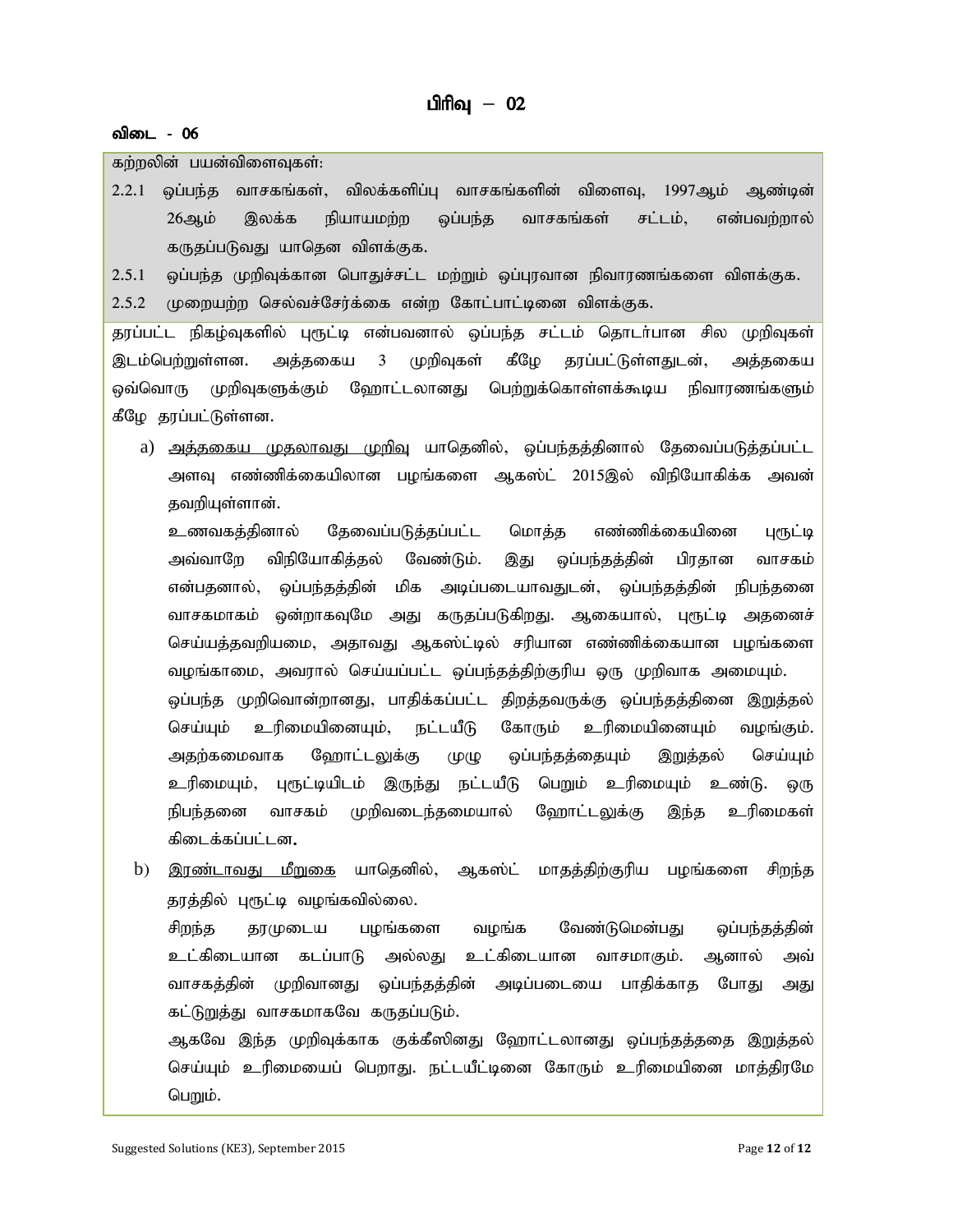மூ<u>ன்றாவது மீறுகை</u> யாதெனில், புரூட்டி ஹோட்டலுடன் ஒப்பந்தத்தைச் செய்யும் போது, அந்த ஒப்பந்தத்தை செய்ய ஹோட்டலைத் தூண்டுகின்ற வகையில், தேவைப்படுத்தப்பட்ட அளவு பழங்களை, குறிப்பிட்ட கால எல்லையில் வழங்குவதற்கான தகைமை தனக்குண்டு என பொய்யாக ஒரு கூற்றை கூறியமையாகும். புரூட்டி இதனை சொல்லும் போது அது பொய்யென நன்கு அறிந்திருந்ததால் அது ஒப்பந்த சட்டத்தின் கீழ் மோசடியான தவறாக வழிநடாத்துதலாக அமையும்.இத்தகைய சந்தா்ப்பத்தில் ஹோட்டலானது குற்றமற்ற திறத்தவா் என்றரீதியில் கீழ்வரும் நிவாரணங்களைப் பெற்றுக் கொள்ளலாம்.

- $\checkmark$  ஒப்பந்தத்தை இறுத்தல் செய்யலாம், அல்லது
- $\checkmark$  நட்டயீடு கோரலாம் அல்லது
- $\checkmark$  ஒப்பந்தத்தை நிறைவேற்றுவதை மறுக்கலாம் அல்லது
- $\checkmark$  ஒப்பந்தத்தை உறுதிப்படுத்தலாம் / மேற்கொள்ளலாம்.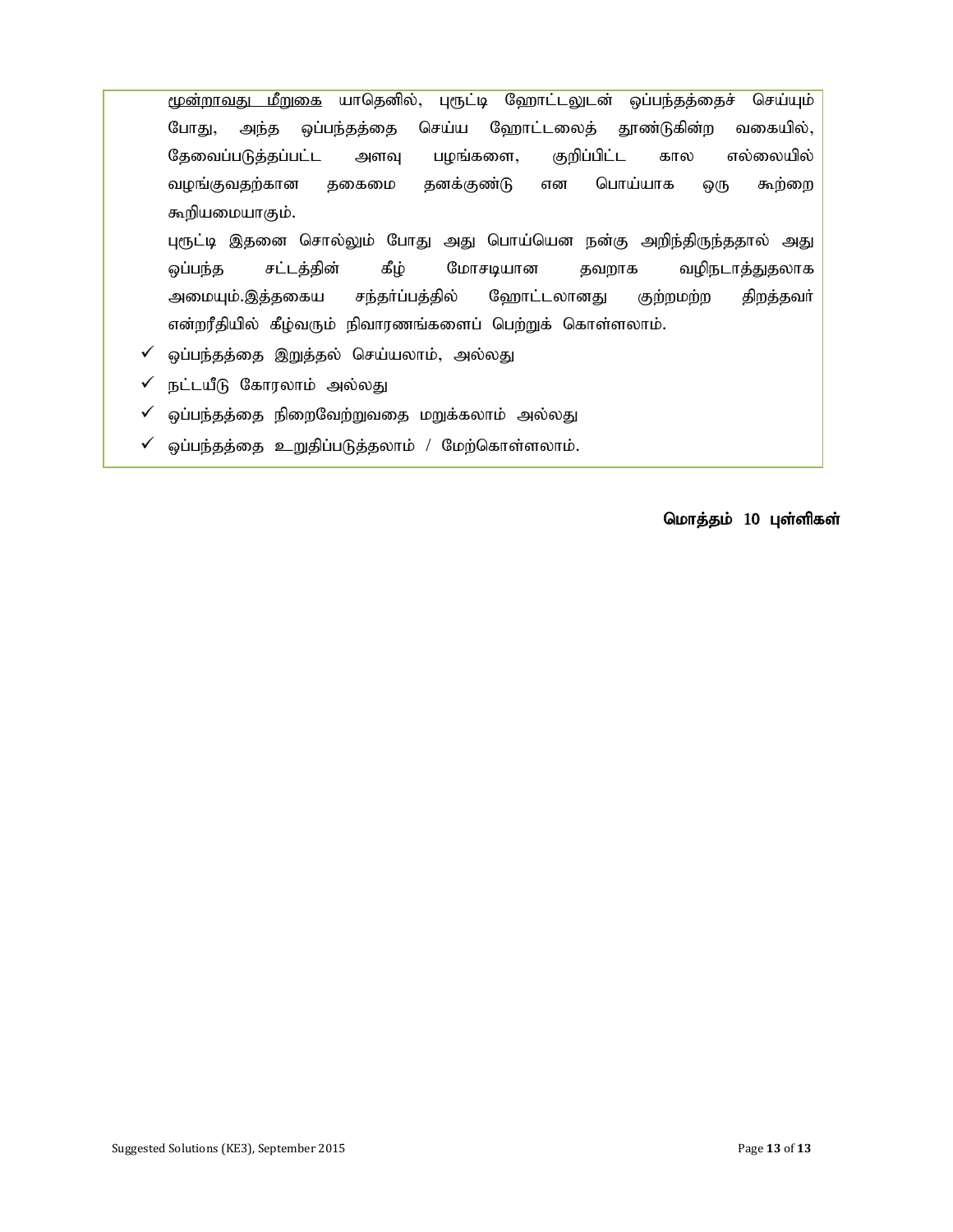கற்றலின் பயன்விளைவுகள்:

 $5.7.5$  பங்குடைமையாளர்களுக்கிடையிலான உறவுமுறை பற்றிக்கூறுக.

5.7.6 பங்குடைமையாளர்களுக்கும் மூன்றாம் திறத்தவருக்கிடையிலான உறவுமுறை பற்றிக் கூறுக.

#### பகுதி (அ)

கூட்டுப்பங்காண்மை வியாபாரம் ஒன்று பங்குகாரர் என்ற ரீகியிலே பன்ரி ஏனைய பங்குதாரர்கள் தொடர்பிலும், கூட்டுப்பங்காண்மை தொடர்பிலும் சில கடப்பாடுகளை கொண்டுள்ளார்.

ஆனால் தூப்பட்ட நிகழ்விலே பன்ரி கீழ்வரும் தனது கடமைகளை மீறியுள்ளார்.

ஒவ்வொரு பங்குதாரரும் கூட்டுப்பங்காண்மையை பாதிக்கக்கூடிய எல்லா வணிகத் தொடர்புகள் தொடர்பான உண்மையான கணக்கு விபரங்கள், சகல தகவல்களையும் வழங்குதல் வேண்டும். ஆனால், இக்கூட்டுப்பங்காண்மை தொடர்பான கொள்வனவொன்றில் தான் பெற்றுக்கொண்ட நன்மைகள் தொடர்பான விடயங்களை பன்ரி கணக்கில்

காட்டாததால் தனது கடமையை மீறியுள்ளார்.

கூட்டுப்பங்காண்மை தொடர்பான கொடுக்கல் வாங்கல்களில், ஏனைய பங்குதாரா்களின் சம்மதமின்றி ஈடுபட்டு ஏதேனும் நன்மைகளைப் பெறுவாராக இருந்தால் அது தொடா்பாக அப்பங்குதாரா், ஏனைய பங்குதாரா்களுக்குப் பொறுப்புக்கூற வேண்டும்.

பன்ரி ஏனைய பங்குதாரா்களுக்கு அறிவிக்காமல் தனது பிள்ளைகளுக்கு அன்பளிப்பாக சில பரிசுகளை வழங்கியதன் மூலம் இக்கடமையை மீறியுள்ளாா்.

ஒவ்வொரு பங்குதாரரும் தனது கூட்டு வணிக நிலையம் (Firm) தொடர்பில் பெற்றுக்கொண்ட இரகசிய இலாபங்களை அறிவிக்க வேண்டும் என்பதுடன் அது தொடா்பாக பொறுப்புக்கூறவும் வேண்டும்.

தன் பிள்ளைகளுக்கு கொடுத்த அன்பளிப்புகளின் ஒரு பகுதிக்கே போலியான பற்றுச்சீட்டுக்களைத் தயாரித்ததுடன் அந்தப் பற்றுச்சீட்டுக்களையும் கூட்டுப் பங்காண்மை கொள்வனவுடன் உள்ளடக்கியமையால் மேற்குறிப்பிட்ட கடமையை பன்றி மீறியுள்ளார்.

#### பகுதி (ஆ)

கூட்டுப்பங்காண்மைச் சட்டத்தில், ஒவவ்வொரு பங்குதாரரும் நிறுவனத்தினதும், நிறுவனத்தின் நோக்கங்களை நிறைவேற்றும் பொருட்டு ஏனைய பங்குதாரா்களினதும் முகவராகக் கருதப்படுவாா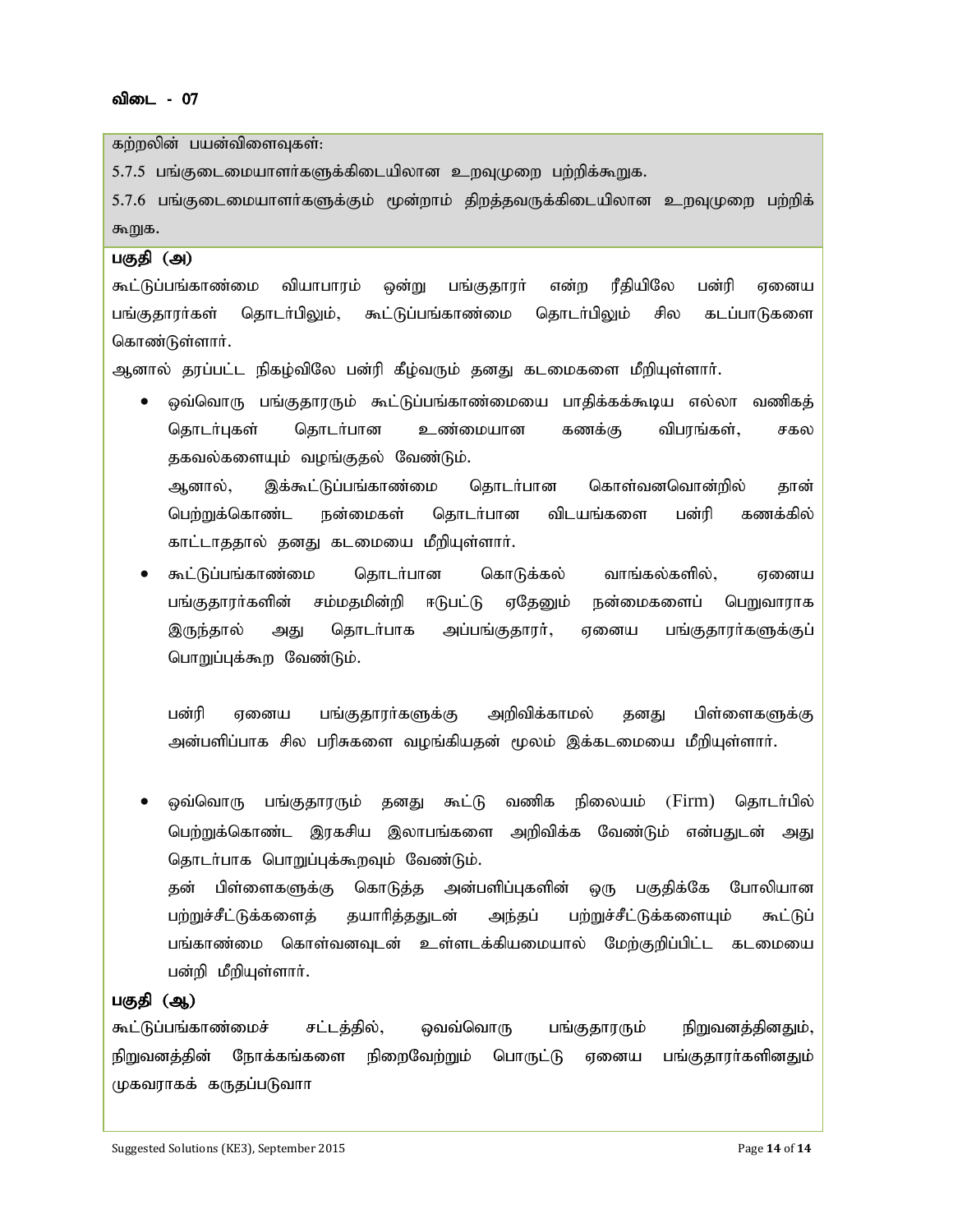ஆகவே ஒரு பங்குதாரா் நிறுவனத்தின் வியாபாரத்தினை கொண்டு நடத்துவதற்காக செய்கின்ற செயல்கள் நிறுவனத்தையும், ஏனைய பங்குதாரர்களையும் கட்டுப்படுத்தும். வழங்கப்பட்ட நிகழ்விலே சண்டி, நிறுவனம் சாா்பாகவும், வணிக நிலையத்தின் முகவா் என்ற ரீதியிலும், சாதாரண வியாபார நடவடிக்கை என்ற ரீதியிலும் டாண்டியிடம் இருந்து ரூபா.700,000 வினைப் பெற்றுக்கொண்டார்.

மேலும், சண்டியிற்கு கூட்டுப்பங்காண்மையிலே விற்பனைகளுக்கான பொறுப்பு வழங்கப் பட்டிருந்தமையால், அவா் வாடிக்கையாளா்களிடம் இருந்து பணத்தைப் பெற்றுக் கொண்டால் அது நிறுவனத்தினை கட்டுப்படுத்தும் என்ற உட்கிடையான தத்துவத்தைக் கொண்டிருந்தார் என்பதனை நிகழ்வுகளில் இருந்து உட்கிடையாக அறியமுடிகிறது. ஆகவே தரப்பட்ட நிகழ்வுகளை அடிப்படையாக கொண்டு பாா்க்கும் போது, நிறுவனமும் பங்குதாரா்களும் கூட்டாகவும், இணைந்தும், சண்டியால் நிறுவனம் சாா்பாக வாங்கப்பட்ட முற்பணத்திற்கு பொறுப்புடையவராக்கப்படுவார்கள் என்பதுடன் நிறுவனமே ஏற்பட்ட நட்டத்திற்குப் பொறுப்பெடுக்க வேண்டும்.

மேற்கூறப்பட்ட காரணங்களினடிப்படையில், சாண்டி தனிப்பட்ட ரீதியில் பொறுப்பாக்கப்படமாட்டார். ஆனால் நிறுவனத்தின் ஒரு பங்குதாரர் என்ற ரீதியில் ஏனைய பங்குதாரர்களுடன் சேர்ந்து பொறுப்பாக்கப்படுவார்.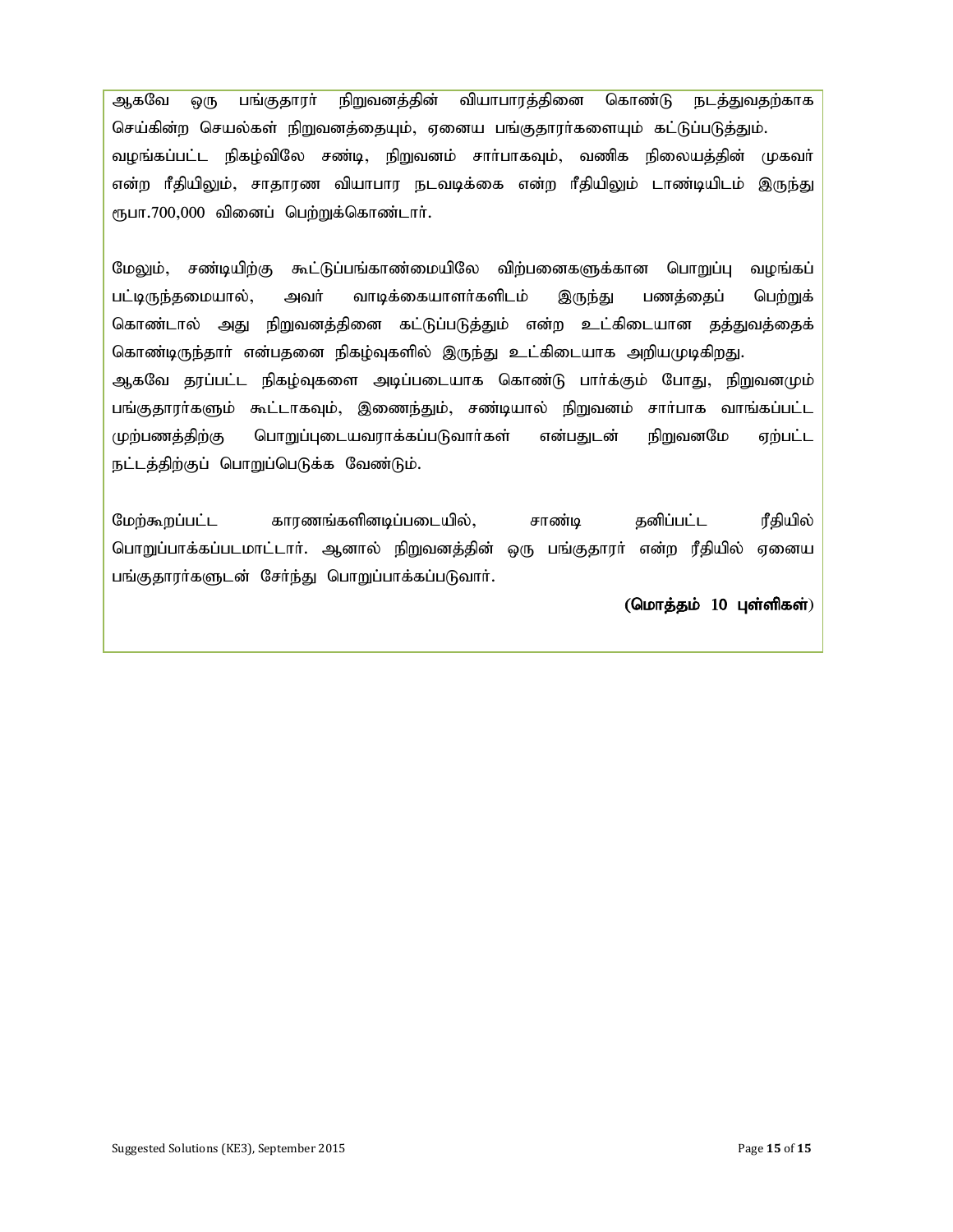கற்றலின் பயன்விளைவுகள்: 3.4.1. 'பணம்பெறாத விற்பனையாளருடைய' உரிமைகளை உள்ளடக்கியதாக விற்போன் மற்றும் வாங்குவோனுக்கு காணப்படும் நிவாரணங்களை விளக்குக.

#### பகுதி (அ)

வழங்கப்பட்ட நிகழ்வுகளை அடிப்படையாகக்கொண்டு பார்க்கின்றபோது, பிரேண்டாவினால் கொள்வனவு செய்யப்பட்ட பால்மா அதன் நோக்கத்திற்கு பொருத்தமானதல்ல என்பதுடன் உற்பத்தித்தரமுடையதாகவும் இல்லை.

இது அன்ரனினால் மேற்கொள்ளப்பட்ட பொருள் விற்பனை தொடர்பான ஒப்பந்தத்திலே உட்கிடைக் கட்டுறுத்தினை மீறியுள்ளது.

ஆகவே, அன்ரனிடமிருந்து நட்டயீட்டினைப் பெற்றுக்கொள்ளக்கூடிய உறுதியான சட்ட நிலைமையிலேயே பிரேண்டா காணப்படுகிறாள்.

ஆனால் அன்ரன் 150 பால்மா பக்கற்றுகளை கொள்வனவு செய்வதற்கு முன்னர் அதனைப் பரிசோதித்துப் பார்த்ததுடன் திருப்திகரமான முடிவுகளைத் தரும் வகையில் ஒரு மாகிரியினையும் பரிசோகிக்கிருந்தார் என்றபோகிலும் மாகிரியை நியாயமாக பரிசீலனை செய்வதன்மூலமாக குறிப்பிட்ட குறைபாட்டினை கண்டறிய முடியாது.

ஆகவே, அன்ரன் கீழ்வரும் அடிப்படையில் டைட்டஸ் என்பவனிடமிருந்து நட்டயீட்டினைக் கோாலாம்.

- (i) பிரெண்டா என்பவள் தன்மீது முன்வைத்த உரிமைக்கோரிக்கையின் பொருட்டு அன்ரனிற்கு செலவாகிய பணத்தை டைட்டஸிடமிருந்து பெறலாம்.
- (ii) மாதிரியுடனான விற்பனை என்பதற்கு கீழ் பொருட்கள் விற்பனை தொடர்பான உட்கிடை வாசகத்தின் முறிவுக்காகக் கோரலாம்.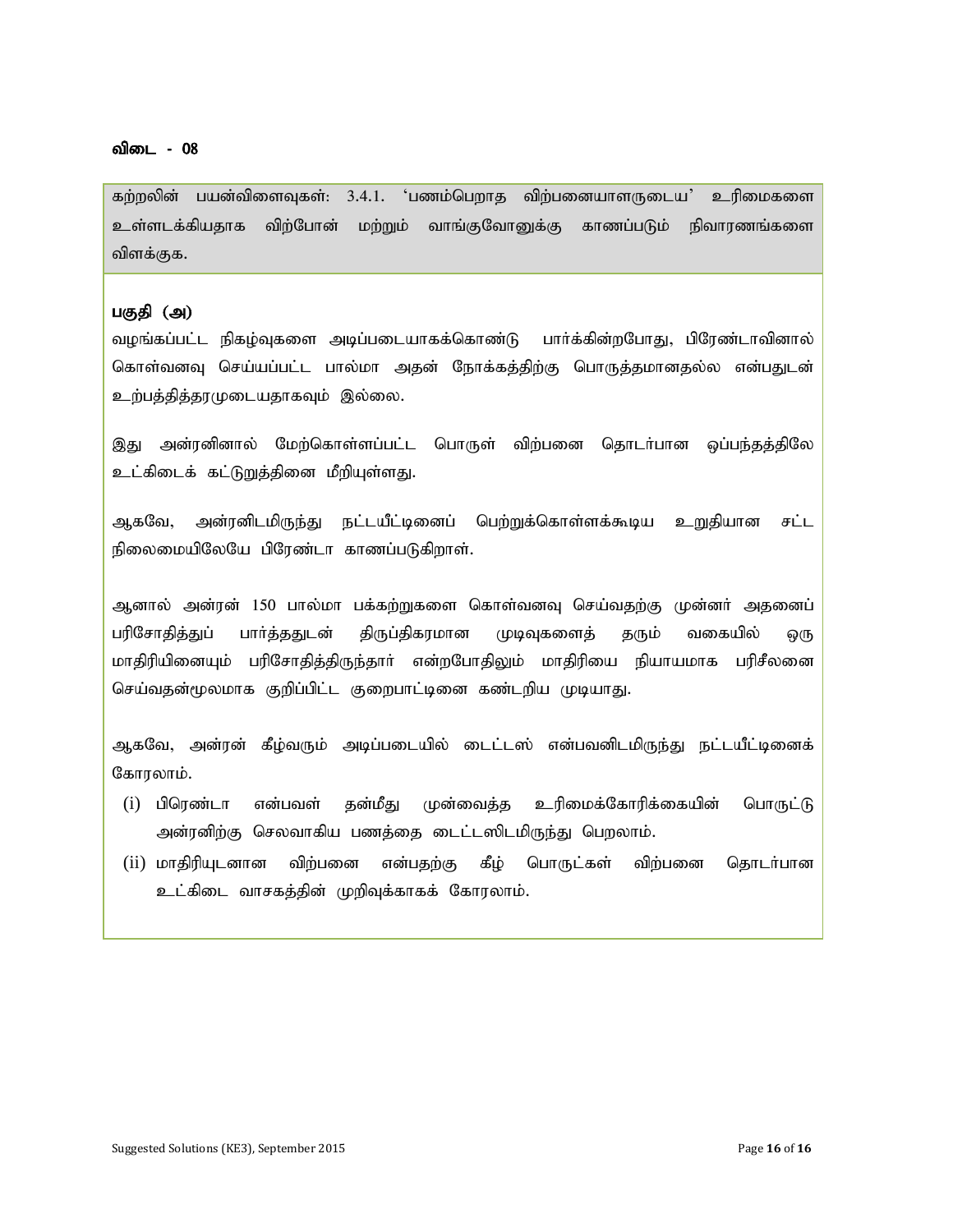கற்றலின் பயன்விளைவுகள்: 6.1.3 காப்புறுதி ஒப்பந்தமொன்றிலே அதியுயா் நல்லெண்ணக் கோட்பாடு (*Uberrimae fidei*) மீளப் பெற்றுக்கொள்ளக்கூடிய அக்கறைகள், இழப்பெதிர்ப்புத்தொகை தொடர்பாக பிரயோகத்தில் உள்ள கோட்பாடுகளை (முமுமையான மற்றும் பகுதியளவான காப்புறுதி என்பவற்றையும் உள்ளடக்கி) விபரிக்குக.

#### பகுதி (ஆ)

அதியுயா் நல்லெண்ணக் கோட்பாடு என்பதே காப்புறுதிச் சட்டத்தின் அடிப்படைக் கோட்பாடு ஆகும்.

இக்கோட்பாடானது காப்புறுதி செய்துகொள்பவருக்கு (இந் நிகழ்விவே வில்பிரெட்) ஒரு கடப்பாட்டினைச் சுமத்துகிறது. அதன்படி அவா் காப்புறுதி செய்பவருக்கு அளிக்கின்ற விண்ணப்பபடிவத்திலே தனக்குத்தெரிந்த எல்லா அடிப்படை நிகழ்வுகளையும் தெரிவிக்க வேண்டும். இந் நிகழ்வுகளை தெரிந்து கொள்வதனூடாகவே காப்புறுதி செய்பவா் தான் பொறுப்பெடுக்கப் போகும் ஆபத்தினை மதிப்பீடு செய்து கொள்வாா்.

அதனால் தன் கடந்த கால குற்றத்தண்டனை பற்றி கூறாமல் வில்பிரெட் மறைத்தமையானது ஒரு ஒழுக்கக்கேட்டினையும் அதே வேளை ஆபத்தை ஏற்றுக்கொள்வதற்று முன்னா் காப்புறுதி செய்பவா் அறிந்திருக்க வேண்டிய அடிப்படை நிகழ்வை அறியத்தராமை என்ற விடயத்தையும் உருவாக்கியுள்ளது.

Nkw;\$wg;gl;l epfo;Tfs; jPh;f;fg;gl;l tof;fhd *Woolcott vs. Sun Alliance and London Alliance Ltd. (1978) 1WLR 493* என்ற வழக்கிலே கூறப்பட்டுள்ளது.

ஆகவே, வழங்கப்பட்ட நிகழ்வுகளின் பிரகாரம் பாா்க்கும் போது வில்பிரெட் அதியுயா் நல்லெண்ணக் கோட்பாட்டினை மீறியுள்ளார்.

ஆகவே காப்புறுதி செய்பவா், காப்பறுதிக் கொள்கையை புறக்கணிக்கவும், காப்பறுதிப் பணத்தை மறுக்கவும் உரித்துடையவராவார்.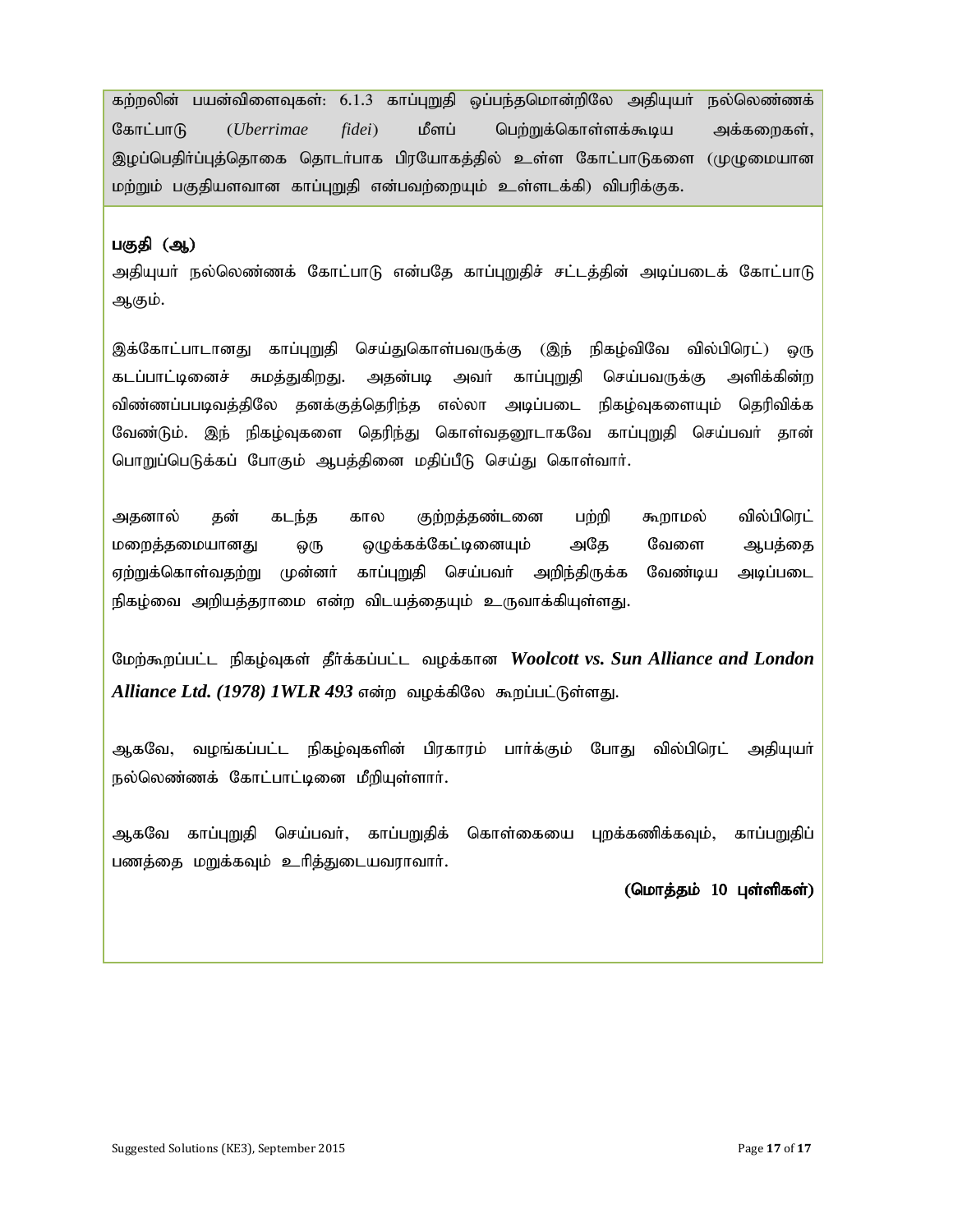#### விடை - 09

கற்றலின் பயன்விளைவுகள்: 4.2.1 கீழ்வருவன தொடர்பில், காசோலை தொடர்பான சட்டம் மற்றும் அவற்றினது வணிக முக்கியத்துவம் தொடர்பாகப் பிரயோகத்திலிருக்கின்ற கோட்பாடுகளை விபரிக்குக. (புறக்குறிப்பிடுகைள், குறுக்கு கோடிடுதல்கள், மதிப்பளிக்க மறுக்கப்படுதல், வங்கியாளரின் பொறுப்புடமை)

#### பகுதி – (அ)

சுனில் தன்னுடன் வைத்திருந்த காசோலையானது கட்டளை காசோலை (*Order Cheque*) என்ற வகுப்பாக்கத்தினுள்தான் உள்ளடங்கும். காரணம் காசோலையை வரைந்தவர் சுனிலுக்கு பணம் செலுத்துமாறு கட்டளை வழங்கியுள்ளாரே தவிர, வேறு காவுனருக்கு பணம் செலுத்துமாறு கட்டளை வழங்கவில்லை. அதேபோல பணம் செலுத்துகின்ற வங்கிக்கு காசோலையானது வங்கிக்கணக்கொன்றில் ஊடாக மாத்திரமே ச<u>ெலுத்த</u>ப்பட வேண்டும் என அறிவுறுத்தல் விடுத்திருந்தாா்.

ஆனால், அது கட்டளை காசோலையாக இருந்த போதிலும் கூட, குறிப்பிட்ட காசோலையை காலக்கிரமத்தில் வைத்திருப்போன் என்ற அடிப்படையில் சுனில் அதனை புறக்குறிப்பிடுவதன் மூலம் கைமாற்ற முடியும்.

இப்புறக்குறிப்பிடுதல் வலிதானதாகுவதற்கு சுனிலினால் கீழ்வரும் தேவைப்பாடுகள் பு'ா்த்தி செய்யப்பட்டிருக்க வேண்டும். அவையாவன:-

- புறக்குறிப்பிடுதல் காசோலையில் எழுத்து வடிவில் காணப்பட வேண்டும் என்பதுடன் புறக்குறிப்பிடுபவர் என்ற வகையில் சுனிலினால் கையெழுத்திடப் பட்டிருக்க வேண்டும்.
- காசோலையின் மொத்த பெறுமதியும் புறக்குறிப்பிடப்பட்டிருக்க வேண்டும். (உ-ம் காசோலையின் மொத்த பெறுமதிக்கான புறக்குறிப்பிடுதலாக அமைய வேண்டும்) (நாணய மாற்று உண்டியல் கட்டளை சட்டத்தின் பிரிவு 32)

இவ்வாறு காசோலை வலிதாக புறக்குறிப்பிடப்படின் ஹாா்டி அதனை ஏற்றுக் கொண்டு, தனது கணக்கில் வரவு வைப்பதன் மூலம் பணத்தை பெற்றுக்கொள்ள இயலும்.